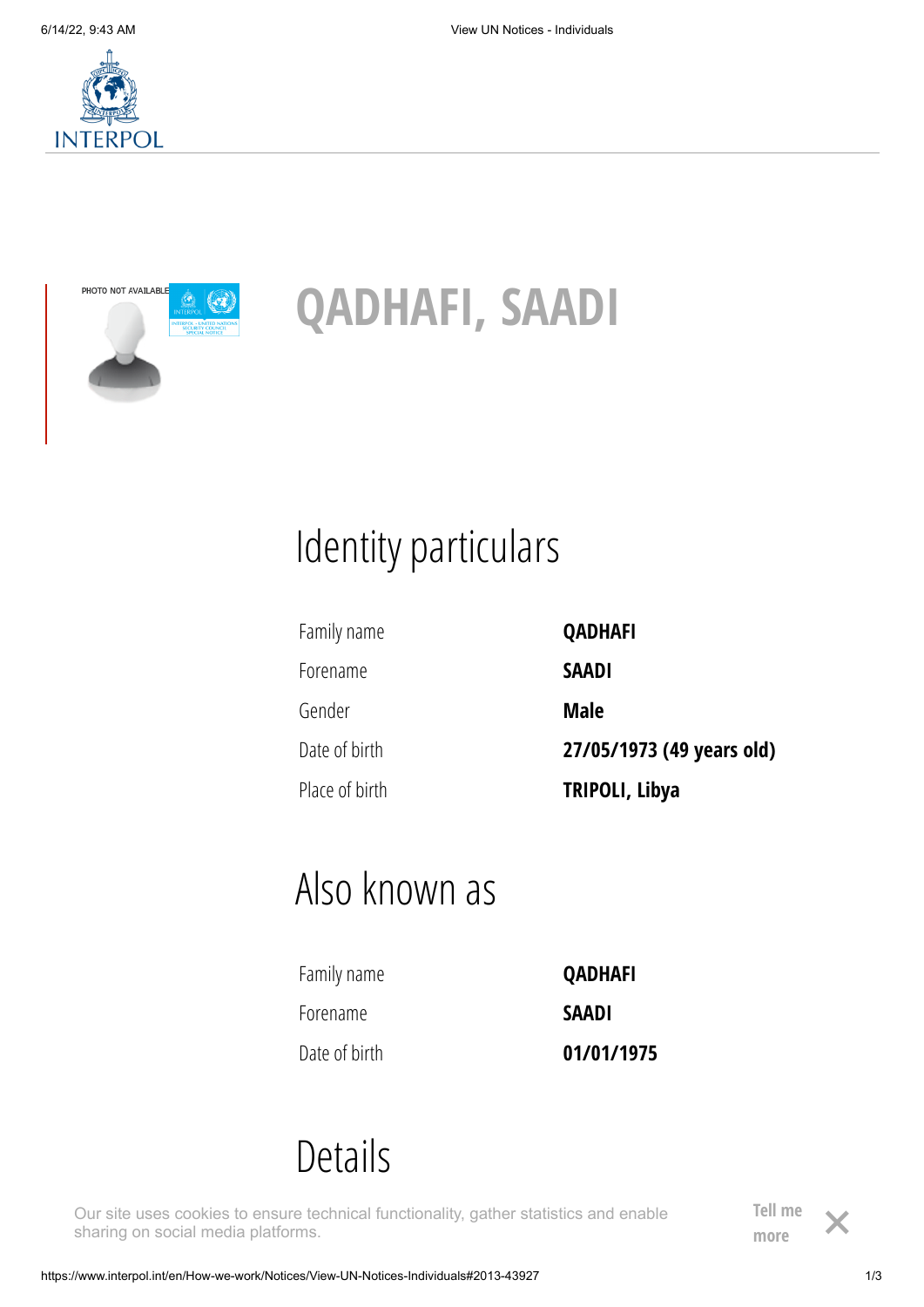## UN Sanctions

The subject of this notice has been designated by the UN Security Council Sanctions Committee established pursuant to resolution 1970 (2011) concerning Libya as subject to the following sanctions:

• Freeze without delay the funds and other financial assets or economic resources of designated individuals and entities, ensure that no funds, financial assets or economic resources are made available, directly or indirectly for their benefit.

• Prevent the entry into or transit through their territories by designated individuals. The subject has the following permanent reference number on the list maintained by the UN Security Council Sanctions Committee established pursuant to resolution 1970 (2011) concerning Libya which appears in the Special Notice for this subject: **LYi.015**

The full content of resolution(s) as well as the Sanctions List and the Narrative Summary of Reasons for Listing are available on the webpage of the Committee at:

**<https://www.un.org/securitycouncil/sanctions/1970>**

# Narrative summary and reasons for listing

Date of listing: **26/02/2011**

Saadi Qadhafi was listed on 26 February 2011 pursuant to paragraph 15 of resolution 1970 and on 17 March 2011 pursuant to paragraph 17 of resolution 1970 as "Commander Special Forces. Son of Muammar Qadhafi". Closeness of association with regime. Command of military units involved in repression of demonstrations.

#### The Notices data on this website is updated every hour.

Our site uses cookies to ensure technical functionality, gather statistics and enable sharing on social media platforms.

**[Tell me](https://www.interpol.int/en/Who-we-are/Cookie-policy)** more